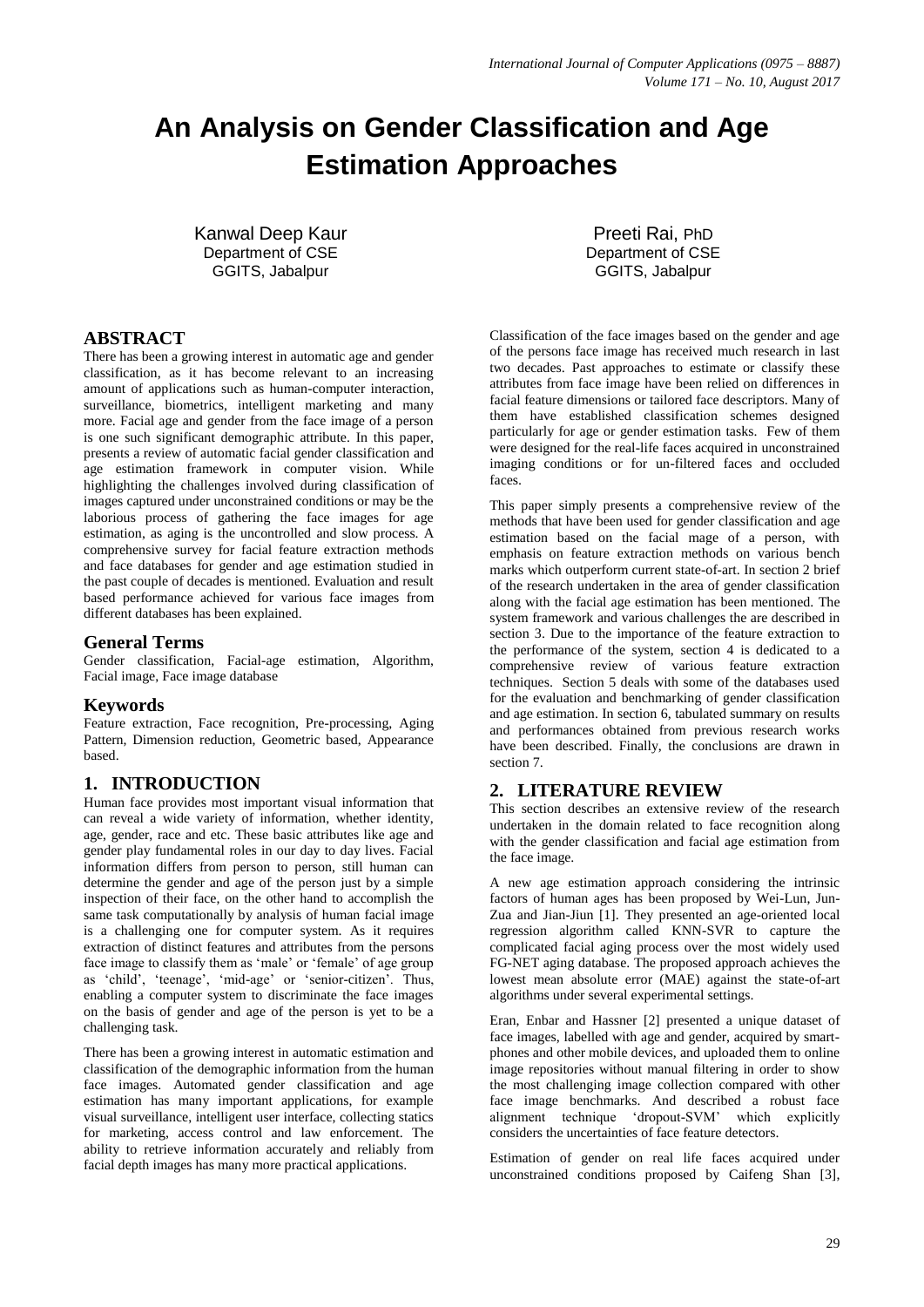*International Journal of Computer Applications (0975 – 8887) Volume 171 – No. 10, August 2017*

describes that classification rate of 94.81 % can be obtained on the LFW database. For such achievement, apply discriminative LBP-Histogram bins as compact facial representation, by adopting SVM with the selected LBPH bins.

Mohamed Abdou Berbar [4] proposed two methods using DCT to extract facial features based on division of image into m x m sub images then applying DCT on each sub image. In first method DCT1, the feature vector consisting first row, the first column, and the diagonal of DCT coefficients were calculated from each sub image. In second method DCT2, feature vector formed by the concatenation of average values of nonoverlapping n x n square arears of the DCT coefficients of each sub image. The second approach was based on using gray-level co-occurrence matrix (GLCM), to extract texture features. The third approach was based on wavelet transform for facial features extraction. For precise evaluation, the databases used are AT@T, FERET, UMIST & Sheffield and Faces94.The accuracy results from using texture feature extractions from GLCM for all databases were excellent accuracies and competing DCT2. With the use of 2D-WT accuracies for all database were ranging between 96.18 % and 99.6 % (except FERET, its accuracy was 92 %).

Human faces captured in real world conditions contains large variation in shape and occlusions due to differences in pose, expression, or any accessories such as sunglasses, scarf or interaction with food or mobile phone. Thus, some estimation approaches struggle under such conditions since they fail to provide a principled way of handling outliers. Therefore, Xavier P. Perona and Piotr Doll [5] together proposed a novel method called Robust Cascaded Pose Regression(RCPR) which reduces exposure to outliers by detecting occlusions explicitly and used robust shape-indexed features.

Demographic estimation from face images: Human versus Machine performance has been proposed by Hu Han, Charles Otto, and Anil K. Jain [6][7]. They proposed a hierarchical approach for automatic age, gender and race estimation and provided an analysis for how long aging influence, individual facial components. Experimental results on diverse set of face image databases were discussed.





Juan Bekios-Calfa, Jose m.Buenaposada and Luis Baumela [8], studied the problem of gender recognition from a multiattribute perspective. Gender recognition under constrained conditions (e.g. the color FERET database) is a well-known problem for which statement of the art algorithms provide performances well above 90%. However, when these algorithms are tested under real life conditions, significant drop in performance can be seen. The existence of conditional dependencies among various attributes like; gender, age and pose facial attributes, proves improvements in the performance of gender classifier by exploiting these relations. They achieved an 80.53 % success rate for the real setting in GROUPS database using an appearance based multi attribute linear classifier.

## **3. SYSTEM FRAMEWORKS AND CHALLENGES**

In this section, a precise description of various framework and challenges of a gender classification and an age estimation recognition system has been mentioned.

#### **3.1 Gender Classification Framework**

Among the sizable literature available on the gender classification from the face image, here is a general framework of the system. Generally, a classification system consists of face detection, pre-processing, feature extraction and binary classifier. But, in frameworks like neural networks, feature extraction and classification have been integrated as a single module [17].

The typical diagram for the gender classification system has been shown in Figure 1. The dedicated system first will fetch the object image (here its face image) from the dataset, (the collection of sample images is known as dataset) and the preprocessing module gives the pre-processed image by extraction of only the relevant face area from the whole image. Now, the feature extraction module will extract the

important distinguishing features or attributes and store them as 'stored feature' and these features will be used by the binary classifier to classify the subject as either 'male' or 'female' [7] [10].

Generally, a face detection is concerned with finding faces in any given images and, if present, return the image location and content of each image [19]. Mostly, the images available in face databases contains some irrelevant details from the classification point of view. Thus, the pre-processing procedure applied over the image may include the following.

- The face image dataset may available in the RGB form, so it should get converted into gray-scale image.
- The region comprising of only face information is
- Termed as the 'relevant area of interest' or 'region of interest'; simply 'ROI' and it should be cropped.
- Removal of regions external to the face, such as hair, neck or any accessories (like earring, scarfs and etc.)
- Downsizing to reduce the number of pixels (e.g. by using wavelet filters)
- Normalize for contrast and brightness (e.g. using histogram equalization)
- Rescaling or normalizing the pixel values, for example to zero mean and unit variance.
- Reduction of size of image without losing its potential data. (e.g. by using DWT)

The example of above mentioned pre-processing steps has been shown in figure 2.

Now in feature extraction, selection of the most discriminative features has been done, when the feature number are so large,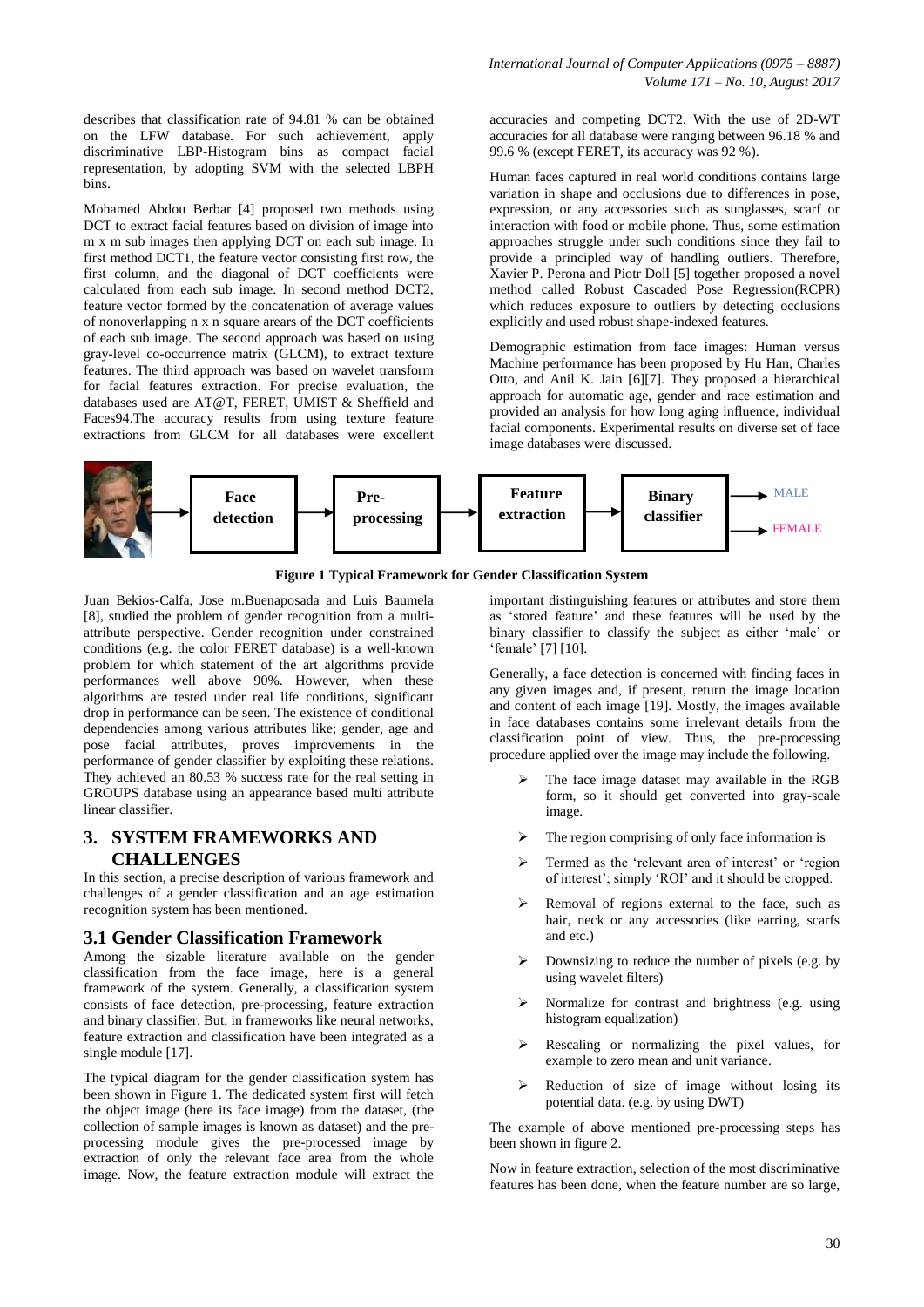then dimension reduction techniques such as LDA (Linear Discriminant Analysis) and PCA (Principal Component Analysis) can be applied. To enhance the performance fusion of features from different methods can also be applied. Some of the feature extraction methods has been discussed at details in section 4.

The last mile in the gender classification system is use of classifier that is classification step. In this the subject has to be classified as either male or female. Thus, to achieve this a binary classifier is used. For the supervised learning approach technique, the binary classifier is first trained with some sample images for each class (here, it is male and female) and after that its evaluated with the set of images. The example of the binary classifiers for gender classification from the literature history, that have been deployed are support vector machine (SVM), k- nearest neighbours (k-NN), Bayesian classifier, Adaboost, neural networks.

Based on the review, SVM has found to better classifier as compared with Adaboost and k-NN classifiers.

#### **3.2 Age Estimation Framework**

There were several age estimation algorithms published in the last decade, these algorithms can be separated into two categories [1]: First is to estimate the actual age (for e.g. 20 year old); and the second is to classify

a person image into an age range, like a baby, teenage, middle-age or a senior person. An age estimation system can be simply divided into three steps: image input, feature extraction and age estimation or age determination. The typical age estimation system diagram is shown in figure 3.

For facial feature related to human ages or facial appearance change are extracted from human faces for compact representation; afterwards in an age estimation function is built to estimate the age based on the extracted features.

If considered an age estimation as a conventional classification problem [23], then the simplest way is to model face images at each age. Researchers found out that; 'Age' is a relative concept specified to each person; every different person age in different ways [20] [21] [23]. A face at particular age is more related to the same persons face at different age rather than to other persons face at different age. Thus, they prepared an aging pattern, the concept of aging pattern can be described as an aging pattern is a sequence of personal face images sorted in time order. Figure 4 shows some typical examples of the "full-filled" aging patterns when AGES (Aging pattern Subspace, an algorithm for automatic age estimation) [23] is applied over FG-NET Aging database.

#### **3.3 Challenges**

Face images captured in unconstrained or real-world conditions contains large number of variations in terms of shape and occlusions due to differences in pose, expressions (neutral, smiling, closed eyes etc.), partial occlusion of the faces such as, use of any accessories such as sunglasses, scarfs, hats due to weather conditions or ear rings and interactions with objects (e.g. food or cell phone) or facial hair

[5]. Factors due to the image captusre process are the person's head pose, lighting or illumination and image quality issues like blurring, low resolution and noise present in the image [17].

These variations pose a big challenge to the capability of a face recognitions process, and therefore system may get fail to provide a principled way of handling the situation.

The facial appearance changing rates at different aging stages are different; usually, the young faces changes faster as compared with the older one. Therefore, age estimation can be more susceptible for causing error in the older ages. The phenomenon is known as Imbalanced Age Estimation [21]. Likewise, sometimes the identification of gender for small children, babies or infants can be a big task as both male or female looks alike.

The challenges in an automatic age estimation is mainly due to aging effects on the face when it compared with other face<br>variations. The following points includes unique variations. The following points includes unique characteristics of aging variation:

- The aging process is uncontrollable; since the procedure of aging is slow ad irreversible.
- Consequently, the collection of sufficient training data for age estimation is extremely laborious.
- Every different person has their personalized ageing patterns, and it is determined by their gene as well as many external factors, such as health, living style and weather conditions etc. [23]

Figure 5 and 6 shows some example of the above conditions which can cause the challenging situations while face recognition [7] [14].

#### **4. FEATURE EXTRACTION METHODS**

Feature extraction is the selection information required to describe a large set of data. Feature extraction methods for face gender classification and age estimation can be broadly classified into two parts; that are geometric based and appearance based approaches [17].

#### **4.1 Geometric based Approach**

This approach is based on measurements of facial landmarks. These landmarks are important points on the face that mark its features. In this approach, geometric relationships between these points are maintained but other possibly useful information is neglected. Furthermore, accuracy is required in the process of extracting the point locations.

#### **4.2 Appearance based Approach**

These methods are based on some operation or transformation performed on the pixels of an image. This can be done at the global or local level. At the global level, features are computed from the whole image resulting in a single feature vector. In local feature extraction, the image is partitioned beforehand into some arbitrary regions (which may be equally spaced or otherwise) or into semantically meaningful regions such as eyes, nose and mouth areas. A feature vector is then obtained from each patch.



**Figure 2. The pre-processing process on face images. (left) original image; (middle) aligned image; (right) cropped face**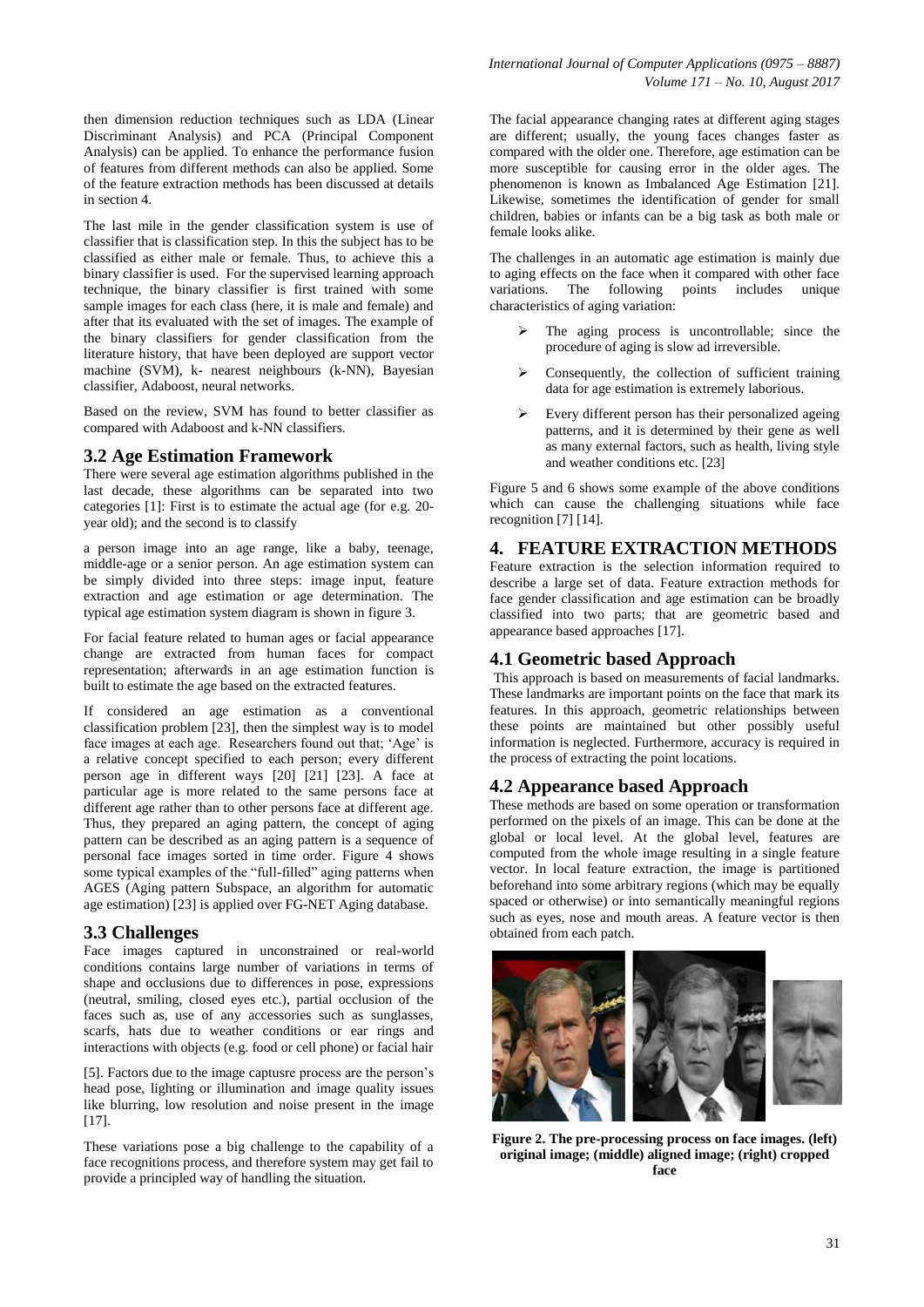In the following subsection; Table 1 gives summarized description of feature extraction methods.

# **5. DATABASE**

There exist several publicly available databases that has been used for the purpose of evaluating gender classification and age estimation approach. For training and evaluation of their proposed approaches, some researchers take only a subset (dataset) of the databases (for e.g. like taking only frontal images), or to obtain a huge number of images, they combine two or more datasets. For absence of data they desired to have, they use their own dataset, by offering a unique dataset of face images acquired by smart phones, obtained from inter- -net, and may also labelled them with age and gender, thus making the collection more challenging.

Another common practice in data collection is to use a face detector to obtain cropped faces from images of people. However, this may cause the data to be biased, for example if the detector successfully detects only frontal and near frontal faces.

Some of the publicly available face image database are

summarized in Table 2.

The number of images and the number of unique individuals in each dataset are shown, to the best of our knowledge.

# **6. EVALUATION AND RESULT**

This section will represent results for some face image gender classification and age estimation experiments performed by the researchers in literature. Consequently, FERET is known as the most widely used dataset for evaluating gender [17] recognition methods, and for age estimation FG-NET and MORPH [13] has been widely used. Table 3 shows the summary on performance achieved on gender classification, which is generally measured as CCR. Correct Classification Rate (CCR) is the percentage of the ratio of correctly classified images with total number of images present in the dataset. Further, the performance of age estimation system in different situation segregated into three different cases, which is usually measured by the Mean Absolute Error (MAE) [6][7] [22] [23], defined as the average of the absolute errors between ages and the ground truth ages.



**Figure 4. The full filled aging pattern. Each line shows the aging pattern of one person. The ages are marked above the corresponding faces. The faces learned by the algorithms are surrounded by the dashed line squares. [23].**



**Figure 5. Results on AFLW: Faces with occlusion (row 1), pose variation (row 2), different lighting conditions (column 1-2 in row 3), low image quality (column 3 in row 3), different expressions (column 4-5 in row 3), three inaccurate cases are shown in column 6-8 in row 3. [14]**

| <b>Table 1. Review of Some Feature Extraction Methods</b> |  |
|-----------------------------------------------------------|--|
|-----------------------------------------------------------|--|

| <b>Feature Extraction method</b>       | <b>Summary</b>                                                                                                                                                                                                                                                                                                                                     |
|----------------------------------------|----------------------------------------------------------------------------------------------------------------------------------------------------------------------------------------------------------------------------------------------------------------------------------------------------------------------------------------------------|
| <b>Principal Component</b><br>Analysis | PCA is mathematically defined as an orthogonal linear transformation that<br>transforms the data to a new coordinate system such that the greatest variance by<br>some projection of the data comes to lie on the first coordinate (called the first<br>principal component), the second greatest variance on the second coordinate, and so<br>on. |
|                                        | For example, consider a data matrix, $X$ , with column-wise zero empirical mean (the<br>sample mean of each column has been shifted to zero), where each of the $n$ rows<br>represents a different repetition of the experiment, and each of the p columns gives a<br>particular kind of feature (say, the results from a particular sensor).      |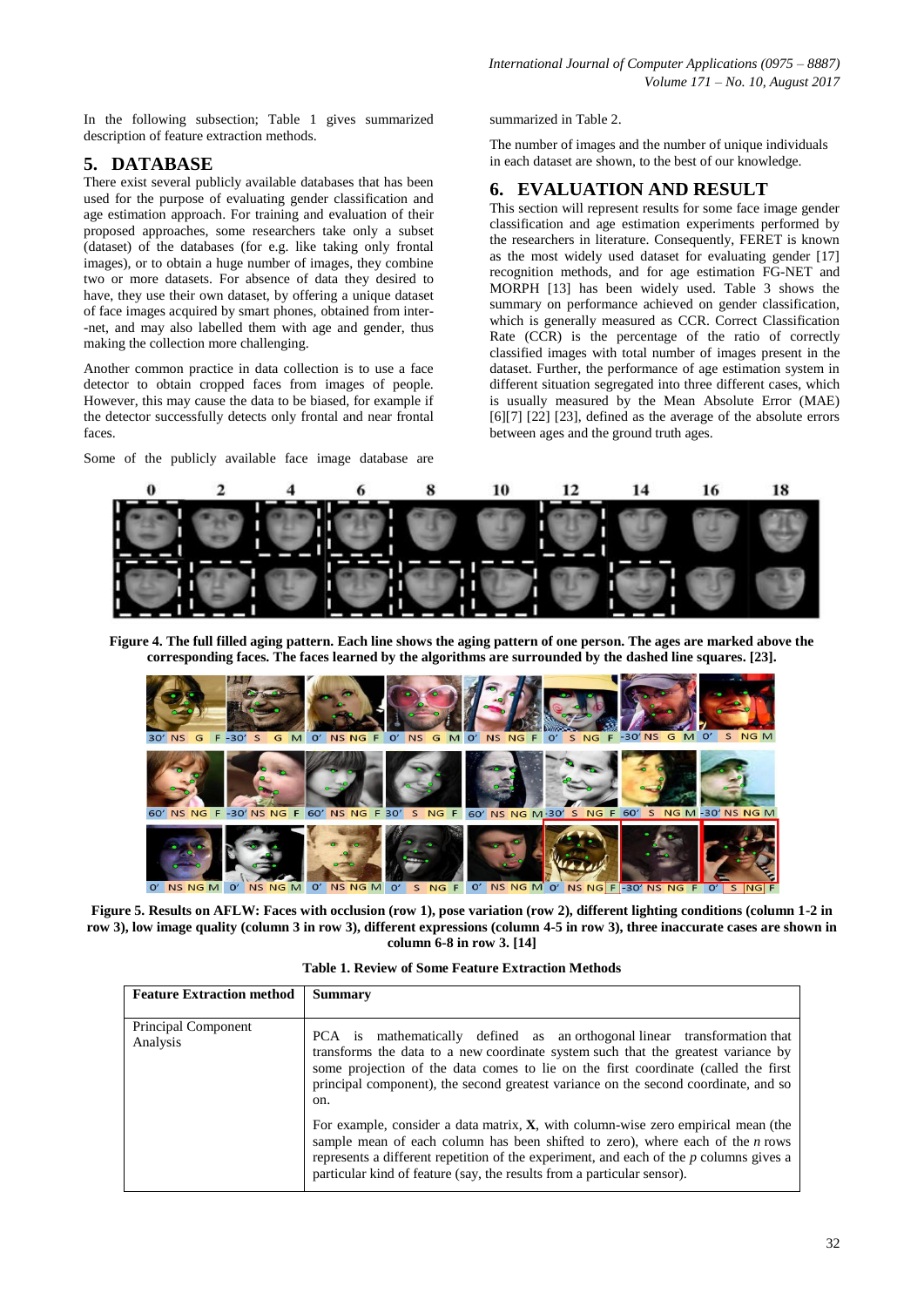| Multi-Manifold<br>Discriminant Analysis    | In MMDA, the within-class graph and between-class graph are designed,<br>respectively to characterize the within-class compactness and the between- class<br>separability, and define the criterion function to calculate projection matrix, seeking<br>for the discriminant matrix to simultaneously maximize the between-class scatter and<br>minimize the within-class scatter. Thus,<br>the within-class graph can represent the sub-manifold information, while between-<br>class graph can represent the multi manifold information                                                                   |  |  |  |
|--------------------------------------------|-------------------------------------------------------------------------------------------------------------------------------------------------------------------------------------------------------------------------------------------------------------------------------------------------------------------------------------------------------------------------------------------------------------------------------------------------------------------------------------------------------------------------------------------------------------------------------------------------------------|--|--|--|
| <b>Local Binary Patterns</b>               | In LBP, LBP feature vector is created in its simplest form by using following steps:                                                                                                                                                                                                                                                                                                                                                                                                                                                                                                                        |  |  |  |
|                                            |                                                                                                                                                                                                                                                                                                                                                                                                                                                                                                                                                                                                             |  |  |  |
|                                            | Examine window id divided into cells (e.g. 20X20 pixels for each cell.)<br>٠<br>Comparison for each pixel in a cell to each its 8 neighbors (i.e. on its right-<br>٠<br>top, left-top, right-bottom, left-middle and etc.), along a circle in clockwise<br>or counter clockwise direction.<br>A 8-digit binary number is generated (which is usually converted into<br>٠<br>decimal for convenience) by putting "0" where the center pixels value is<br>greater than the neighbors value else put "1".                                                                                                      |  |  |  |
|                                            | Now, histogram is computed over the cell, of the frequency of each number<br>٠<br>occurring. This histogram can be seen as a 256-dimensional feature vector.<br>Normalization of the histogram, which is the optional step.<br>٠<br>Concatenation of histograms(normalized) of all cell, gives a feature vector<br>for the entire window.<br>٠<br>The feature vector can now be processed using any classifier.                                                                                                                                                                                             |  |  |  |
|                                            |                                                                                                                                                                                                                                                                                                                                                                                                                                                                                                                                                                                                             |  |  |  |
| Gabor                                      | In the fields of computer vision, pattern recognition and image processing, gabor<br>filter has large number of applications [55]. 2D Gabor filter is a selective filter in<br>terms of frequency and orientation. Gabor filter response hasn't been disturbed by<br>noise and distortion exists at different locations due to accuracy in time-frequency<br>localization. Hence, performance of gabor filter is upto mark for noisy images [56].<br>As modulated by Gaussian envelop [57], for particular frequency and orientation,<br>gabor filter is being considered as a sinusoidal plane.            |  |  |  |
|                                            | h x, y = s(x, y) $\times$ g(x, y)                                                                                                                                                                                                                                                                                                                                                                                                                                                                                                                                                                           |  |  |  |
|                                            | Where, $s(x, y)$ is a sinusoidal plane of particular frequency and orientation; and $g(x, y)$<br>y) is a                                                                                                                                                                                                                                                                                                                                                                                                                                                                                                    |  |  |  |
|                                            | 2D Gaussian function known as envelop.                                                                                                                                                                                                                                                                                                                                                                                                                                                                                                                                                                      |  |  |  |
| Discreate Cosine Transform                 | A DCT expresses a finite sequence of data points in terms of a cosine functions<br>oscillating at different frequencies, while small high-frequency components can be<br>discarded. The DCT is a Linear invertible function or equivalently an invertible $N X$<br>N square matrix. There are several variants of the DCT with slightly modified<br>, $x_{N-1}$ are transformed into the N real<br>definitions. The N real numbers $x_0$ ,<br>numbers $X_0, , X_{N-1}$ .                                                                                                                                    |  |  |  |
| invariant<br>Scale<br>feature<br>transform | SIFT extracts feature descriptors from various key points in an image.<br>The key points are detected from the scale-space extrema, which typically<br>correspond to edges, corners and other informative structural changes in the image.<br>The descriptors are formed by the orientation histograms of gradient directions over<br>local regions around the key point. SIFT features are invariant to image scaling and<br>rotation, and partially invariant to illumination changes and affine distortions. Using<br>these descriptors, objects can be reliably recognized even from different views or |  |  |  |

 $\mathbf{r}$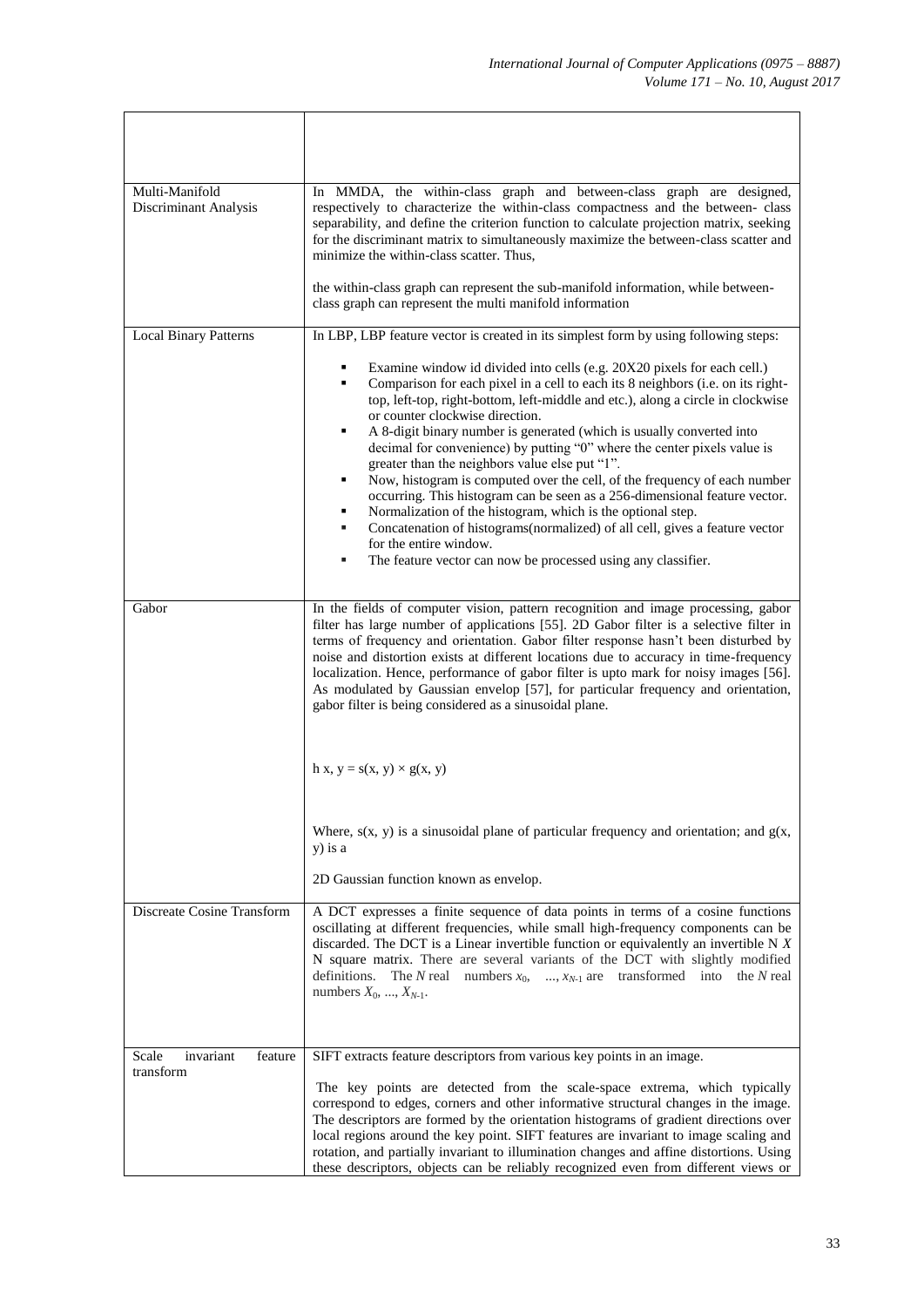|                                        | under occlusion.                                                                                                                                                                                                                                                                                                                                                                                                     |
|----------------------------------------|----------------------------------------------------------------------------------------------------------------------------------------------------------------------------------------------------------------------------------------------------------------------------------------------------------------------------------------------------------------------------------------------------------------------|
| Pixel intensity values                 | Pixel intensity values can be used directly as input to train a classifier such as in<br>neural network or SVM. The images (after cropping the head), are usually<br>normalized as a pre-processing step, to compensate for geometric and lighting<br>variations, and then down-sampled to smaller sizes.                                                                                                            |
| 2 Dimensional PCA                      | 2DPCA is based on 2D image matrices rather than 1D vectors so the image matrix<br>does not need to be transformed into a vector prior to feature extraction. Instead, an<br>image covariance matrix is constructed directly using the original image matrices,<br>and its eigenvectors are derived for image feature extraction.                                                                                     |
| <b>Local Preserving Projections</b>    | LPP is a well-known method for image feature extraction and dimension reduction.<br>The objective of an LPP is to preserve the local structure of the image space by<br>explicitly considering the manifold structure.                                                                                                                                                                                               |
| <b>Linear Discriminant</b><br>Analysis | LDA is a generalization of Fisher's linear discriminant, a method used<br>recognition and machine<br>learning to<br>find<br>in statistics, pattern<br>a linear<br>combination of features that characterizes or separates two or more classes of<br>objects or events. The resulting combination may be used as a linear classifier, or,<br>more commonly, for dimensionality reduction before later classification. |
|                                        | An LDA seeks for a projection matrix such that Fisher criterion (i.e. the ratio of the<br>between-class scatter to the within-class scatter) is maximized after the projection.<br>Suppose there are C known pattern classes, $\dot{\omega}$ 1, $\dot{\omega}$ 2,, $\dot{\omega}$ C. The between-class<br>scatter matrix Sb, within-class scatter matrix Sw and the total scatter matrix St.                         |

Recently proposed manifold learning methods, called marginal fisher analysis (MFA) and locality sensitive discriminant analysis [11] [22], for the age estimation problem. OLPP with biologically inspired features(BIF) has been applied for age estimation rather than raw image, a significant gain in performance has been obtained. Along with Principal component analysis (PCA), the four different face representations: 'BIF + PCA', 'BIF + OLPP, 'BIF + LSDA and 'BIF + MFA are compared.

This paper presents a comprehensive review on facial gender classification and age estimation using computer vision-based methods, focusing on 2-D approaches. A general framework of both the systems was presented and discussed. Also highlighted the challenges, as well as provided a detailed review of the state-of-the-art methods and commonly used features.

| <b>Dataset</b>        | No. of<br>images          | No. of<br>unique<br>individual<br>S | <b>Ge</b><br>nde<br>r<br>lab<br>els | Ag<br>e<br>lab<br>els | <b>Controll</b><br>ed<br>variatio<br>ns |
|-----------------------|---------------------------|-------------------------------------|-------------------------------------|-----------------------|-----------------------------------------|
| <b>FERET</b><br>$[7]$ | 14126                     | 1199                                | N <sub>o</sub>                      | N <sub>0</sub>        | P, L, X                                 |
| <b>FEI</b>            | 2800                      | 200(100m,<br>100f                   |                                     |                       |                                         |
| <b>AR</b>             | $<$ 4000                  | 126(70m,<br>56f)                    | <b>Yes</b>                          |                       | X, L, O                                 |
| <b>LFW</b><br>[7] [8] | 13233(1025)<br>6m, 2977f) | 5749                                | N <sub>o</sub>                      |                       | Uncontro<br>lled                        |
| Adience<br>[15]       | 26000                     | 2284                                |                                     |                       | Uncontro<br>lled                        |
| PAL [6]               | 844                       | 590                                 |                                     |                       |                                         |

**Table 2. Publicly available Face Databases**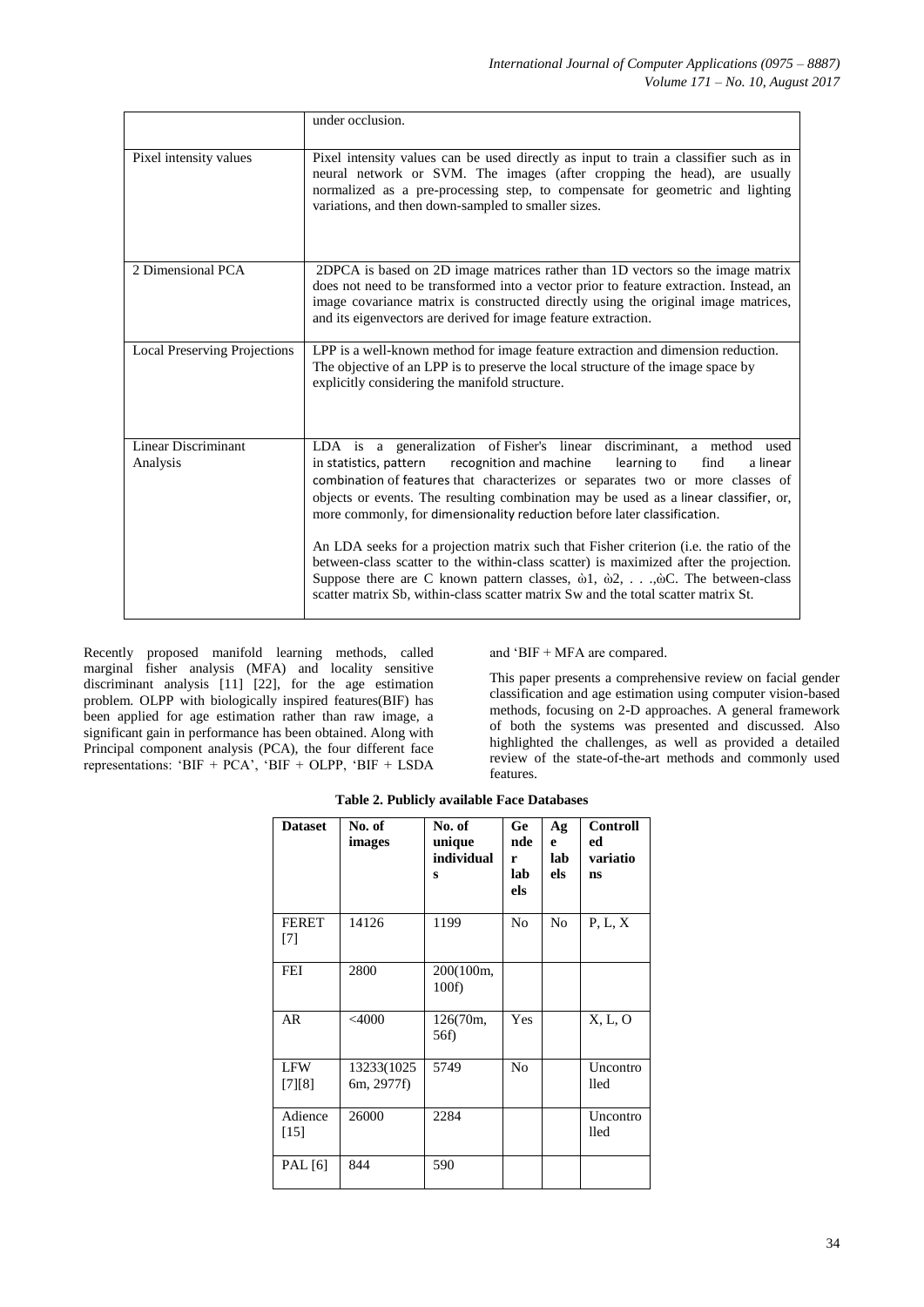| <b>MULTI</b><br>PIE                                                      | More than<br>750000     | 337   |     |                | P, L                    |
|--------------------------------------------------------------------------|-------------------------|-------|-----|----------------|-------------------------|
| YGA[7]                                                                   | 8000                    | 1600  |     |                |                         |
| AT&T<br>$[4]$ or<br>ORL                                                  | 4000                    | 40    |     |                | P, L                    |
| <b>UMIST</b><br>$[4]$                                                    | 564                     | 20    |     |                | $\mathbf{P}$            |
| <b>LFPW</b><br>$[5]$                                                     | 1300                    | 29    |     |                | Uncontro<br><b>lled</b> |
| <b>HELEN</b><br>$[5]$                                                    | 2330                    | 194   |     |                |                         |
| <b>PCSO</b><br>[6]                                                       | 1.5 million             |       |     |                |                         |
| FG-NET<br>[6] [23]                                                       | 1002                    | 82    |     |                |                         |
| <b>GROUP</b><br>S[8]                                                     | 23218                   | 1881  | Yes | N <sub>o</sub> | Uncontro<br>lled        |
| <b>MORPH</b><br>[8]                                                      | 55285(4676<br>7m,8518f) | 13660 | Yes | Ye<br>S        | Age                     |
| Yale<br>Face<br>Databas<br>e B                                           | 16128                   | 28    | No  | No             | $P, \overline{L}$       |
| <b>INDIAN</b><br><b>FACE</b>                                             | 4400                    | 40    |     |                |                         |
| P pose or view, L lighting or illumination, X expression, O<br>occlusion |                         |       |     |                |                         |

Feature extraction for facial recognition can be categorized into geometric-based and appearance-based methods, further some of the feature extraction methods are summarized in a tabular form followed by that classifier can be used to achieved the desired performance.

Some of the important datasets for evaluating gender classifiers and age estimation system were described. Evaluation and representative results were reviewed.



**Figure 6. Different facial appearances of identical twins possibly due to extrinsic factors such as (a) environmental conditions (e.g. sunshine), and (b) lifestyle. [7]**

| Table 3. A Summary on Performance of the Existing |  |
|---------------------------------------------------|--|
| <b>Work on Gender Classification</b>              |  |

| <b>Existing</b><br>Works                         | <b>Feature</b><br><b>Extraction</b><br>Method<br>Approach | <b>Database</b>                                                                          | Correct<br><b>Classification</b><br>Rate<br>(in<br>percent) |
|--------------------------------------------------|-----------------------------------------------------------|------------------------------------------------------------------------------------------|-------------------------------------------------------------|
| Е.<br>Eidinger<br>$\lceil 2 \rceil$              | LBP<br>and<br><b>FPLBP</b>                                | Provided<br>a<br>unique<br>own<br>dataset of faces<br>labelled<br>with<br>age and gender | 75% to 87.5%                                                |
| S. Caifeng<br>$\lceil 3 \rceil$                  | LBPH bins                                                 | <b>LFW</b>                                                                               | 94.81%                                                      |
| Mohamed<br>Berbar<br>A<br>[4]                    | DCT.<br>GLCM.<br><b>DWT</b>                               | AT@T.<br>FERET.<br>UMIST.<br>FACES94                                                     | 96.18%<br>to<br>99.6%<br>except<br>for<br><b>FERET(92%)</b> |
| Xavier<br>$\mathbf{P}$<br>Burgos-<br>Artizzu [5] | face<br>Robust<br>landmark<br>estimation<br>under         | LFPW,<br>LFW<br>and HELEN                                                                | detects<br>occlusion<br>with<br>an                          |